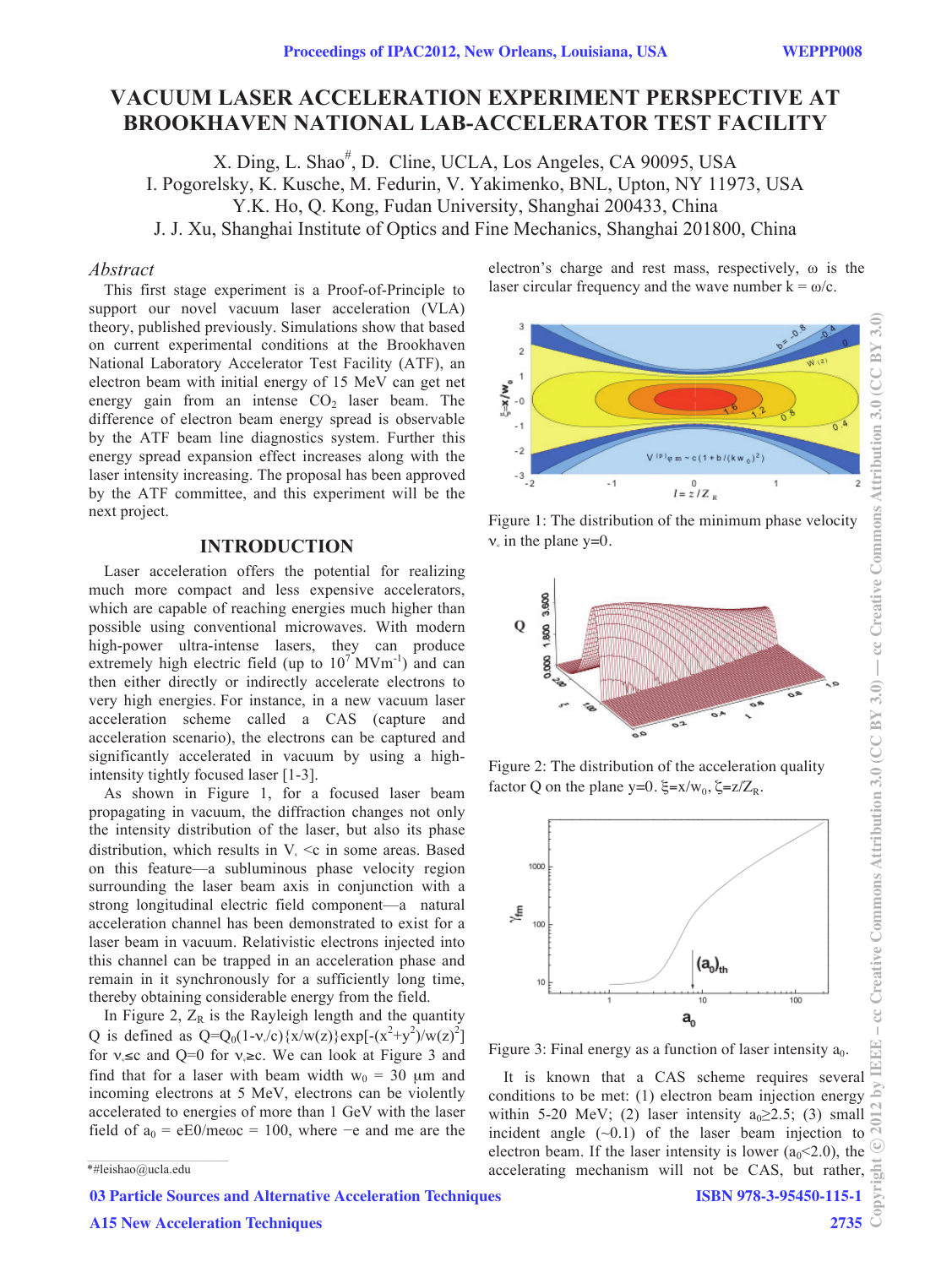"direct vacuum laser acceleration" (DVLA), where electrons may be accelerated directly by an intense laser pulse. In this scheme, some of the incident electrons may experience asymmetrical phase shift in the laser field: the strong field region gives acceleration, whereas the weak field region gives deceleration, resulting in net energy gain. One of the DVLA advantages is that the electrons can be injected along the laser beam axis (incident angle equals zero), whereas the CAS mechanism requires an incident angle of several degrees. Of course, energy and acceleration efficiency from DVLA are much lower.

In this paper, we will first show our simulation result based on current experimental conditions at ATF . Then, we will discuss the proposed experimental setup at the ATF for a proof-of-principle beam test of DVLA scheme. Finally, we report progress on the e-beam tuning for carrying out this experiment.

## **SIMULATION RESULTS WITH ATF PARAMETERS**

The ATF at BNL includes a high-brightness photoinjector electron gun; a 70 MeV linac with two SLAC-type S-band linac sections; a high power  $CO<sub>2</sub>$  laser synchronized to the electron beam to a picosecond level; four beam lines (most with energy spectrometers); and a sophisticated computer control system. The current  $CO<sub>2</sub>$ laser at ATF can only deliver peak energy at 5 J with pulse length of 5 ps and focus spot around 40 μm at the Interaction Region. Such a laser is not sufficient for testing CAS, so we will test DVLA. Usually ATF runs at 40-70 MeV to avoid strong space charge effects. Both the CAS and the DVLA schemes for vacuum laser acceleration require the electron beam energy to be no more than 20 MeV. If we can adjust both linac sections phasing in acceleration but with a lower accelerating gradient, the PARMELA code shows that a small energy spread of 0.1% at 20 MeV is achievable at ATF [4].



Figure 4: Electron beam energy spread distribution before (left) and after (right) interacting with laser beam.

Now we simulate the interaction between the electron beam and  $CO<sub>2</sub>$  laser. We assume that the electron beam enters along the same direction as the laser beam on the z axis and encounters the laser beam at the laser focus spot. The simulation assumed e-beam initial energy of 15 MeV, initial e-beam energy spread of 0.1%, e-beam size of 200 μm, and initial e-beam emittance of 1 mm·mrad, as well as these  $CO<sub>2</sub>$  laser parameters: peak energy of 5 J, spot size of 30 μm, and pulse length of 5 ps.

In Figure 4, we present our simulation results for Electron beam energy spread distribution before and after<br>  $\frac{1}{2}$  ISBN 978-3-95450-115-1 03<br>  $\frac{2736}{2736}$ 

ISBN 978-3-95450-115-1

interacting with the laser beam. We clearly see that energy spread is increased from 0.1% with laser off to around 1% with laser on [5].

# **EXPERIMENTAL SETUP FOR PROOF-OF-PRINCIPLE TEST OF DVLA SCHEME**

Based on our simulation, we plan to carry out a proof-of-principle experiment for testing the DVLA scheme at ATF. This test is of significance. It can demonstrate that the Lawson-Woodward Theorem [6] is not generally applicable, and VLA is available.

Our proposed experimental setup is shown in Figure 5. The flat mirror, the target (pinhole and germanium plate) and the focused parabolic mirror will be installed in the Compton chamber on beam line 1 in the experiment hall of ATF. The pinhole is used for electron beam and laser beam alignment. The germanium plate is used for synchronization. The parabolic mirror with a focal length of 3" will focus the incoming  $CO<sub>2</sub>$  laser to form a waist of 40  $\mu$ m at the IR and reflect the CO<sub>2</sub> laser again to propagate forward (in the same direction as the electron beam). In addition, a 5 mm hole is drilled in the center of parabolic mirror for the electron beam to go through. There is a dipole spectrometer downstream of the Compton chamber to bend the output electron beam  $90^{\circ}$ and measure its energy spread.

We expect the energy spread of the output beam after its interaction with the laser to be increased from initial 0.1% to 1%. This difference of electron beam energy spread is observable by the  $90^{\circ}$  dipole spectrometer and its diagnostics system, which has a high resolution, distinguishing the energy spread of the electron beam with 0.1% accuracy.



Figure 5: Schematic drawing of experimental setup. The list numberings are as following: (1) flat mirror; (2) focused parabolic mirror; (3) pinhole; (4) Germanium plate; (5)  $45^{\circ}$  beam splitter for alignment and diagnostic; (6) and (7) detector; (8) electron beam; (9)  $CO<sub>2</sub>$  laser beam;  $(10)$  90 $^0$  high resolution dipole spectrometer.

ribution.

03 Particle Sources and Alternative Acceleration Techniques A15 New Acceleration Techniques